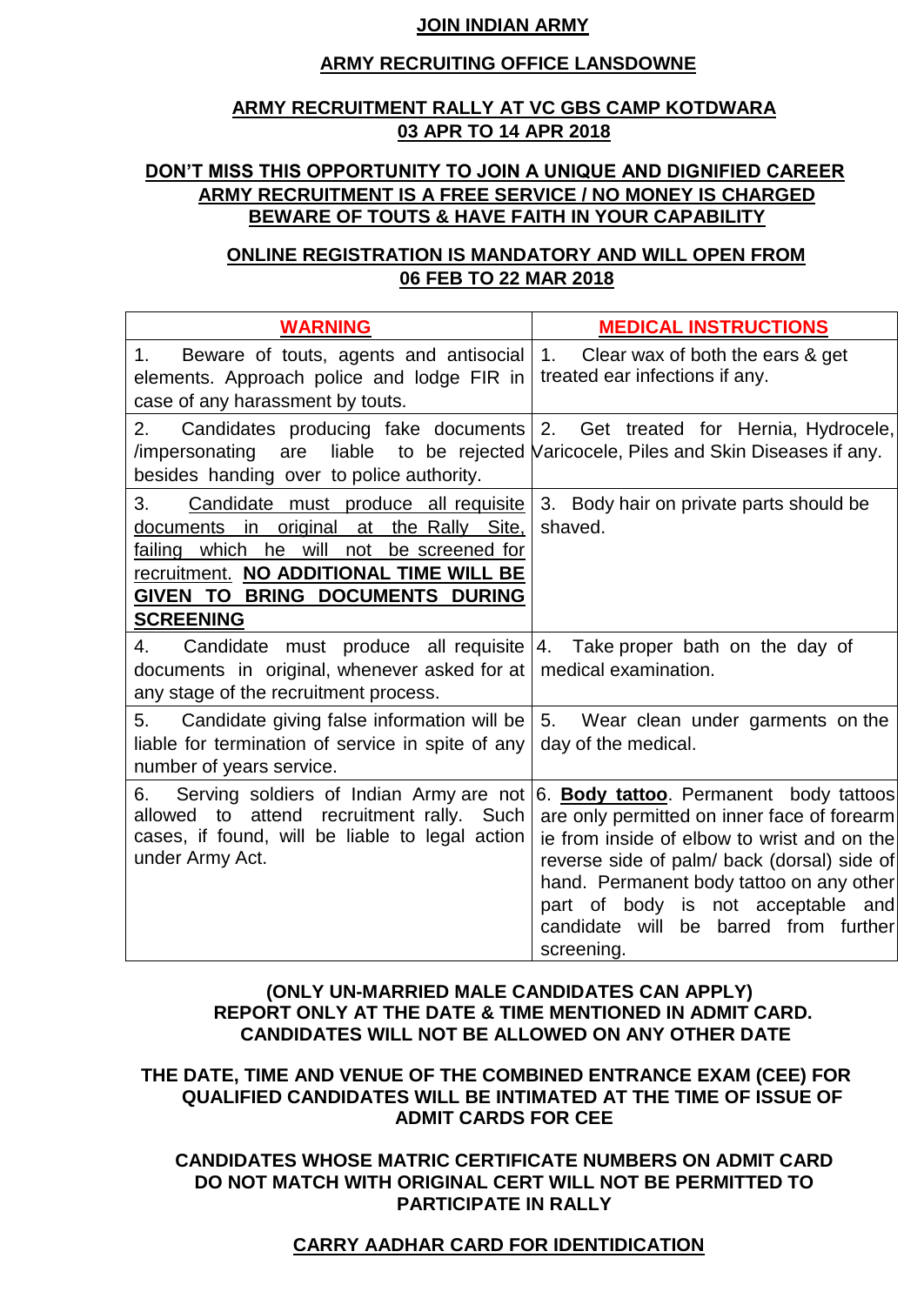## **ARMY RECRUITMENT RALLY AT VC GBS CAMP KOTDWARA**

## **03 APR TO 14 APR 2018**

## **CATEGORY & PHYSICAL CRITERIA**:- **(UTTARKASHI, CHAMOLI, TEHRI, PAURI GARHWAL, RUDRAPRAYAG, HARIDWAR & DEHRADUN DISTTS)**

| Category                                                                                     | Age (As on<br>01 Oct 2018) | <b>Height</b><br>(in cm) | Weight<br>(in kg) | <b>Chest</b><br>(in cm) | <b>Born Between (Both</b><br>Dates Inclusive) |
|----------------------------------------------------------------------------------------------|----------------------------|--------------------------|-------------------|-------------------------|-----------------------------------------------|
| Soldier GD (All Arms)                                                                        | 17 1/2 - 21 Yrs            | 163                      | 48                | 77-82                   | 01 Oct 1997 to<br>01 Apr 2001                 |
| <b>IDG Sol GD</b>                                                                            | 17 1/2 - 21 Yrs            | 157                      | 48                | 77-82                   | 01 Oct 1997 to<br>01 Apr 2001                 |
| <b>Soldier Technical</b>                                                                     | 17 1/2 - 23 Yrs            | 163                      | 48                | 77-82                   | 01 Oct 1995 to<br>01 Apr 2001                 |
| <b>Soldier Technical</b><br>(Aviation & Ammunition<br>Examiner)                              | 17 1/2 - 23 Yrs            | 163                      | 48                | 77-82                   | 01 Oct 1995 to<br>01 Apr 2001                 |
| <b>Soldier Nursing</b><br>Assistant (AMC) &<br><b>Soldier Nursing</b><br>Assistant (Vet RVC) | 17 1/2 - 23 Yrs            | 163                      | 48                | 77-82                   | 01 Oct 1995 to<br>01 Apr 2001                 |
| Soldier Clerk / Store<br>Keeper Technical                                                    | 17 $\frac{1}{2}$ - 23 Yrs  | 162                      | 48                | 77-82                   | 01 Oct 1995 to<br>01 Apr 2001                 |
| Soldier Tradesman                                                                            | 17 1/2 - 23 Yrs            | 163                      | 48                | 77-82                   | 01 Oct 1995 to<br>01 Apr 2001                 |

**Note**:- **Min height criteria of Western Himalyan SIKH Candidates for Sol GD Cat will 163cm if domiciled to Uttrakhand.**

## **RELAXATION IN PHYSICAL CRITERIA**

| <b>Ser</b> | Category                                                                                                                                               | Height<br>(Cms) | Weight<br>(Kgs) | <b>Chest</b><br>(Cms) |
|------------|--------------------------------------------------------------------------------------------------------------------------------------------------------|-----------------|-----------------|-----------------------|
| 1.         | Son of Servicemen/Son of Ex-Servicemen/Son of War<br>Widow/ Son of Widow.                                                                              | 02              | 02              | 01                    |
| 2.         | Adopted son/ son-in-law (if she has no son) of a War<br>Widows of Army.                                                                                | 02              | 02              | 01                    |
| 3.         | Sportsmen who have represented India at<br>International level, or represented his State at National<br>level.                                         | 02              | 05              | 03                    |
| 4.         | Sportsmen who have represented District at State<br>level and University or Regional team at State/<br>National level AND secured 1st or 2nd position. | 02              | 05              | 03                    |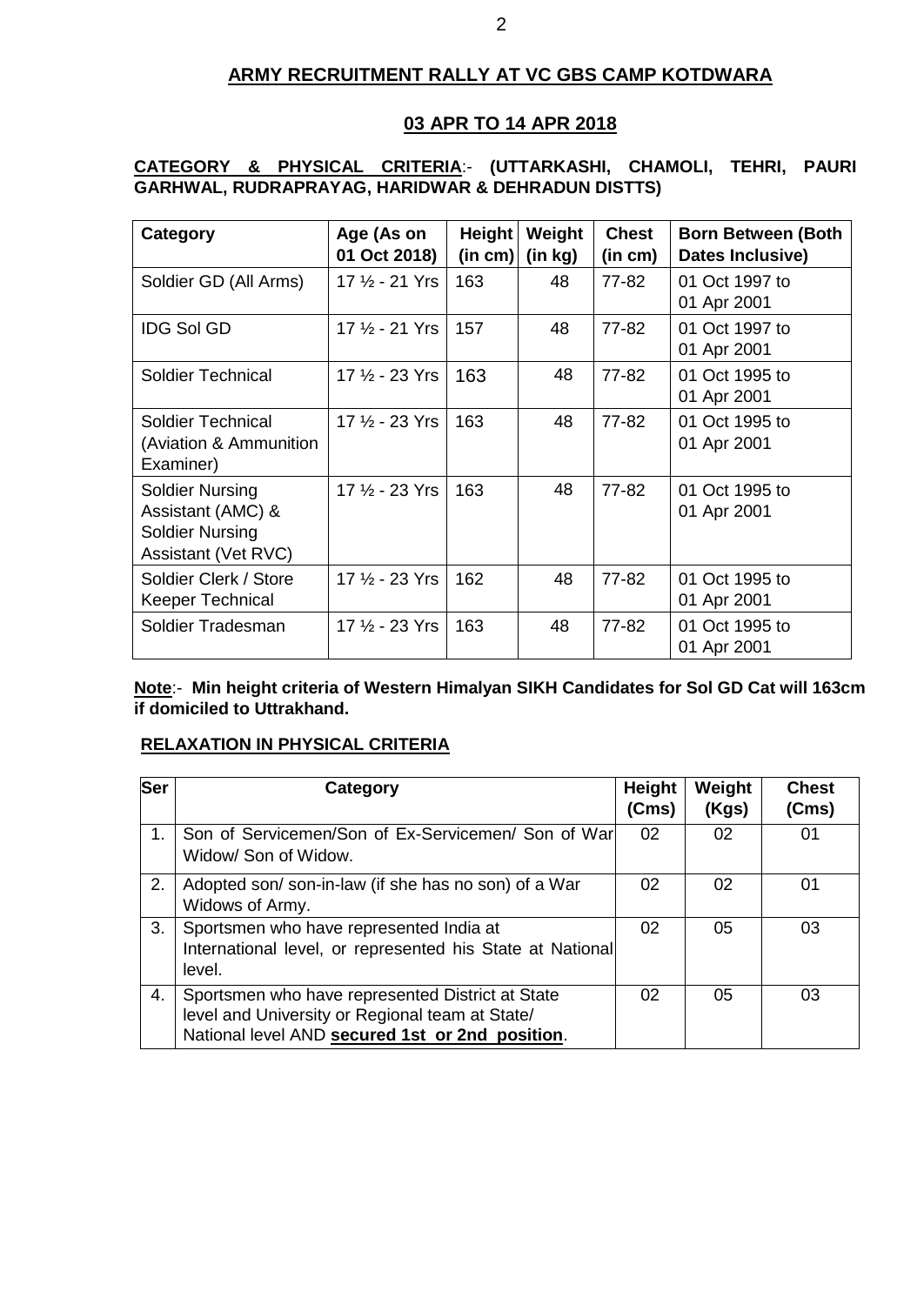#### **AWARD OF BONUS MARKS**

| <b>Ser</b>     | <b>Category</b>                                                                                            | <b>Soldier</b><br>General<br><b>Duty</b> | <b>Soldier Clerk/Store Keeper</b><br><b>Technical/ Soldier</b><br><b>Technical (Aviation/</b><br><b>Ammunition) Soldier</b><br><b>Nursing Assistant</b> | <b>Soldier</b><br><b>Tradesmen</b>             |
|----------------|------------------------------------------------------------------------------------------------------------|------------------------------------------|---------------------------------------------------------------------------------------------------------------------------------------------------------|------------------------------------------------|
| 1 <sub>1</sub> | Son of Servicemen / Son of Ex-<br>Servicemen/Son of War Widow /Son<br>of Widow (One Son only).             | 20 Marks                                 | 20 Marks                                                                                                                                                | 20 Marks                                       |
| 2.             | National Cadets Corps 'A'<br>Certificate.                                                                  | 05 Marks                                 | 05 Marks                                                                                                                                                | 05 Marks                                       |
| 3.             | National Cadets Corps 'B'<br>Certificate                                                                   | 10 Marks                                 | 10 Marks                                                                                                                                                | 10 Marks                                       |
| 4.             | National Cadets Corps 'C' CertificateExempted                                                              | from<br>Common<br>Entrance<br>Exam       | 15 Marks                                                                                                                                                | Exempted<br>from<br>Common<br>Entrance<br>Exam |
| 5.             | National Cadets Crops 'C' Certificate Exempted<br>holders who have participated in<br>Republic Day Parade. | from<br>Common<br>Entrance<br>Exam       | <b>Exempted from Common</b><br><b>Entrance Exam</b>                                                                                                     | Exempted<br>from<br>Common<br>Entrance<br>Exam |
| 6.             | Candidates having O+ Level<br>Computer Certificate issued by<br>DOEACC Society.                            |                                          | 15 Marks (For Soldier Clerk/<br>Store Keeper Technical only)                                                                                            |                                                |
|                | Bonus Marks will be Awarded to Outstanding Sportsmen as Follows :-                                         |                                          |                                                                                                                                                         |                                                |
| 7.             | Represented India at International<br>level.                                                               | 20 Marks                                 | 20 Marks                                                                                                                                                | 20 Marks                                       |
| 8.             | Represented State at national level.                                                                       | 15 Marks                                 | 15 Marks                                                                                                                                                | 15 Marks                                       |
| 9.             | <b>Represented District at State</b><br>level & secured 1st / 2nd position.                                | 10 Marks                                 | 10 Marks                                                                                                                                                | 10 Marks                                       |
| 10.            | Represented University or<br>Regional Team at State/ National<br>level & secured 1st / 2nd position.       | 05 Marks                                 | 05 Marks                                                                                                                                                | 05 Marks                                       |

Note:- (i) The candidates seeking above bonus marks must meet the requisite criteria/ conditions on the first day of the Recruitment Rally for which he is applying.

(ii) The above marks are awarded to eligible candidates for overall preparation of merit and not for CEE (Common Entrance Exam). A candidate needs to pass in CEE for bonus marks to be applicable.

(iii) Only one type of bonus marks (Max of the permissible) will be added to the total. To elaborate, Son of Ex-serviceman with NCC "B" certificate appearing for Soldier GD category will be awarded only 20 marks and not 20+10=30 marks.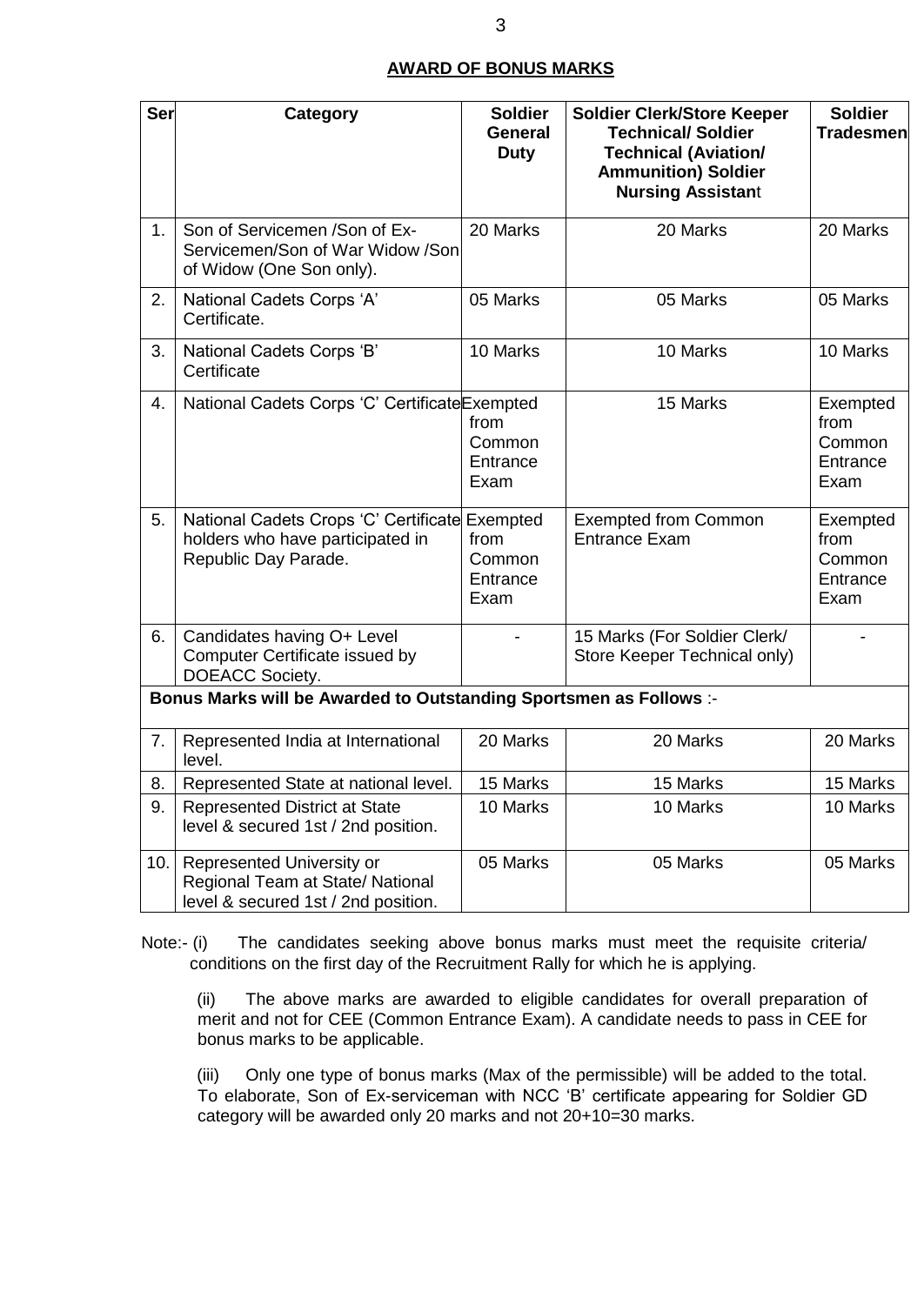## **EDUCATIONAL QUALIFICATION**

| Ser                            | Category                                                    | <b>Educational Qualifications</b>                                                                                                                                                                                                                                                                                                                                                                                                                                                                                                                                                                                                                                                                                      |
|--------------------------------|-------------------------------------------------------------|------------------------------------------------------------------------------------------------------------------------------------------------------------------------------------------------------------------------------------------------------------------------------------------------------------------------------------------------------------------------------------------------------------------------------------------------------------------------------------------------------------------------------------------------------------------------------------------------------------------------------------------------------------------------------------------------------------------------|
| Soldier GD<br>1.<br>(All Arms) |                                                             | CBSE system of evaluation will be considered as base for all<br><b>recruitment</b>                                                                                                                                                                                                                                                                                                                                                                                                                                                                                                                                                                                                                                     |
|                                |                                                             | Class 10th with 33% marks in each subject and 45% in aggregate. No<br>aggregate percentage is considered in case candidate has passed in<br>higher qualification i.e 10+2 and above.<br>However, percentage<br>waiver for candidates having passed in higher qualification is<br>applicable only for the aggregate marks in class 10 but 33%<br>marks in individual subjects is mandatory.<br>In case of grading system for CBSE, minimum of D grade (33-40) in<br>individual subjects and overall aggregate of C2 grade or 4.75 points<br>will be considered. Other boards following grading system will follow<br>similar system akin to pass percentage equal to 33% marks in each<br>subject and 45% in aggregate. |
| 2.                             | Soldier Technical<br>(Technical Arms)                       | Class 12 (Science) with Physics, Chemistry, Maths and English with<br>50% marks in aggregate and 40% marks in each subject.                                                                                                                                                                                                                                                                                                                                                                                                                                                                                                                                                                                            |
| 3.                             | Soldier Technical<br>(Avn & Amn<br>Examiner)                | Same as Soldier Technical<br><b>OR</b><br>Three years Diploma in Engg (Mechanical/ Electrical/ Automobiles/                                                                                                                                                                                                                                                                                                                                                                                                                                                                                                                                                                                                            |
|                                |                                                             | Computer Science/ Electronics & Instrumentation) from a recognized<br>Polytechnic Institute/ ITI.                                                                                                                                                                                                                                                                                                                                                                                                                                                                                                                                                                                                                      |
| 4.                             | Soldier (Nursing<br>Assistant) /<br>Soldier Technical       | 10+2/ Intermediate Exam pass in Science with Physics, Chemistry,<br>Biology and English with Minimum 50% marks in aggregate and<br>minimum 40% in each subject<br><b>OR</b>                                                                                                                                                                                                                                                                                                                                                                                                                                                                                                                                            |
|                                | Dresser (RVC)                                               | In case the candidate has a BSc Degree with (Botany/ Zoology/<br>Bio-science) and English, stipulation of percentage in Class $12th$ is<br>waived off. However, the candidate should have studied all the four<br>specified subjects in Class 12 <sup>th</sup> also.                                                                                                                                                                                                                                                                                                                                                                                                                                                   |
| 5.                             | Soldier Clerk /<br>Store keeper<br><b>Technical Soldier</b> | 10+2/ Intermediate Examination Pass in any stream (Arts, Commerce<br>or Science). Should have secured 50% marks in each subject and<br>60% marks in aggregate in Class $12^{th}$ . Should have studied English<br>and Maths/Accounts/Book Keeping in Class 12 <sup>th</sup> or Class 10 <sup>th</sup> and<br>should have secured min 50% marks in each of these subjects,<br>whether studied in Class 12 <sup>th</sup> or Class 10 <sup>th</sup> .                                                                                                                                                                                                                                                                     |
| 6.                             | Soldier Tradesman                                           | 10th Simple Pass/ ITI except for Mess Keeper and House Keeper,<br>who may be 8th Simple Pass.                                                                                                                                                                                                                                                                                                                                                                                                                                                                                                                                                                                                                          |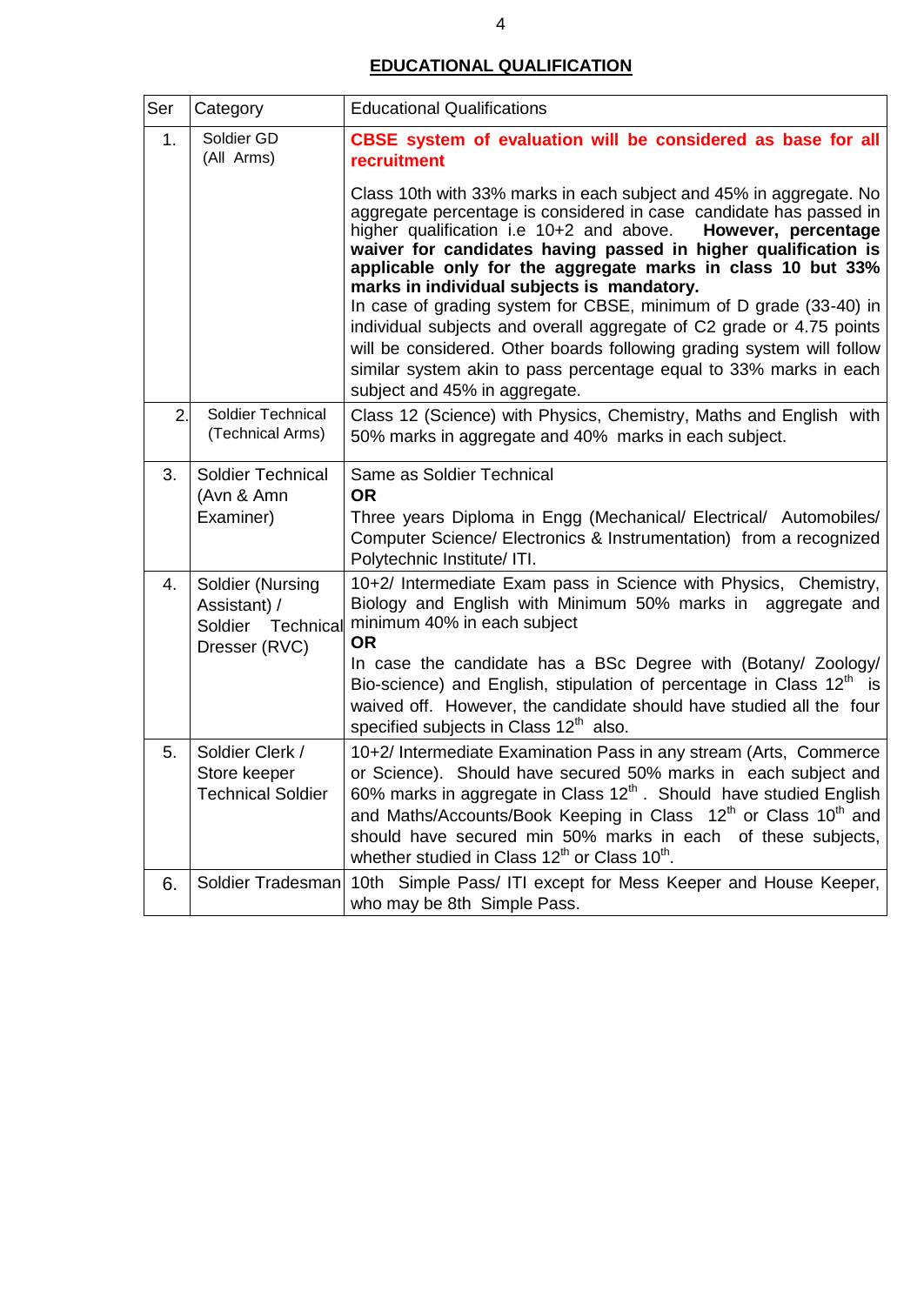| Ser | Test            | <b>Criteria</b>                                                                                                                 | <b>Remarks</b>                                                                    |
|-----|-----------------|---------------------------------------------------------------------------------------------------------------------------------|-----------------------------------------------------------------------------------|
|     |                 |                                                                                                                                 |                                                                                   |
| 1.  | 1.6 KM Run      | Upto 5 Mins 30 Secs- Group-I                                                                                                    | Group - I: 60 Marks                                                               |
|     |                 | 5 Mins 31 Secs to 5 Mins 45 Secs - Group-II                                                                                     | Group -II: 48 Marks                                                               |
| 2.  | Beam (Pull Ups) | 10 Pull Ups - 40 Marks,<br>9 Pull Ups - 33 Marks,<br>8 Pull Ups - 27 Marks,<br>7 Pull Ups - 21 Marks,<br>6 Pull Ups - 16 Marks, | Arms & legs should be<br>straight, feet joined with<br>toes pointing<br>downwards |
| 3.  | 9 Feet Ditch    | Candidates should qualify                                                                                                       | No Marks                                                                          |
| 4.  | Zig-Zag Balance | Candidates should qualify                                                                                                       | No Marks                                                                          |

### **PHYSICAL FITNESS TEST (PFT) (For all Categories / Trades)**

**NOTE**: The above are **minimum prescribed standards and do not guarantee selection** as a right to candidates achieving them, since the selection process is based on performance higher than the minimum laid down standard with a view to select the best for the Army.

### **ONLINE REGISTRATION**

1. Online Registration & Online Application is compulsory to attend the Rally. Candidates advised to register themselves and apply for participation in rally between 06 Feb 2018 to 22 Mar 2018 on http://www.joinindianarmy.nic.in

2. Only those candidates having VALID ADMIT CARD and AADHAR Card will be allowed in the Rally.

3. **Admit Cards will be available on Indian Army website only after 22 Mar 2018**. Candidates will take a printout of Admit Card on good quality paper in Black & White on LASER PRINTER only.

4. **CANDIDATES MUST REPORT TO RALLY SITE ONLY ON THE DATE & TIME MENTIONED IN THE ADMIT CARD**.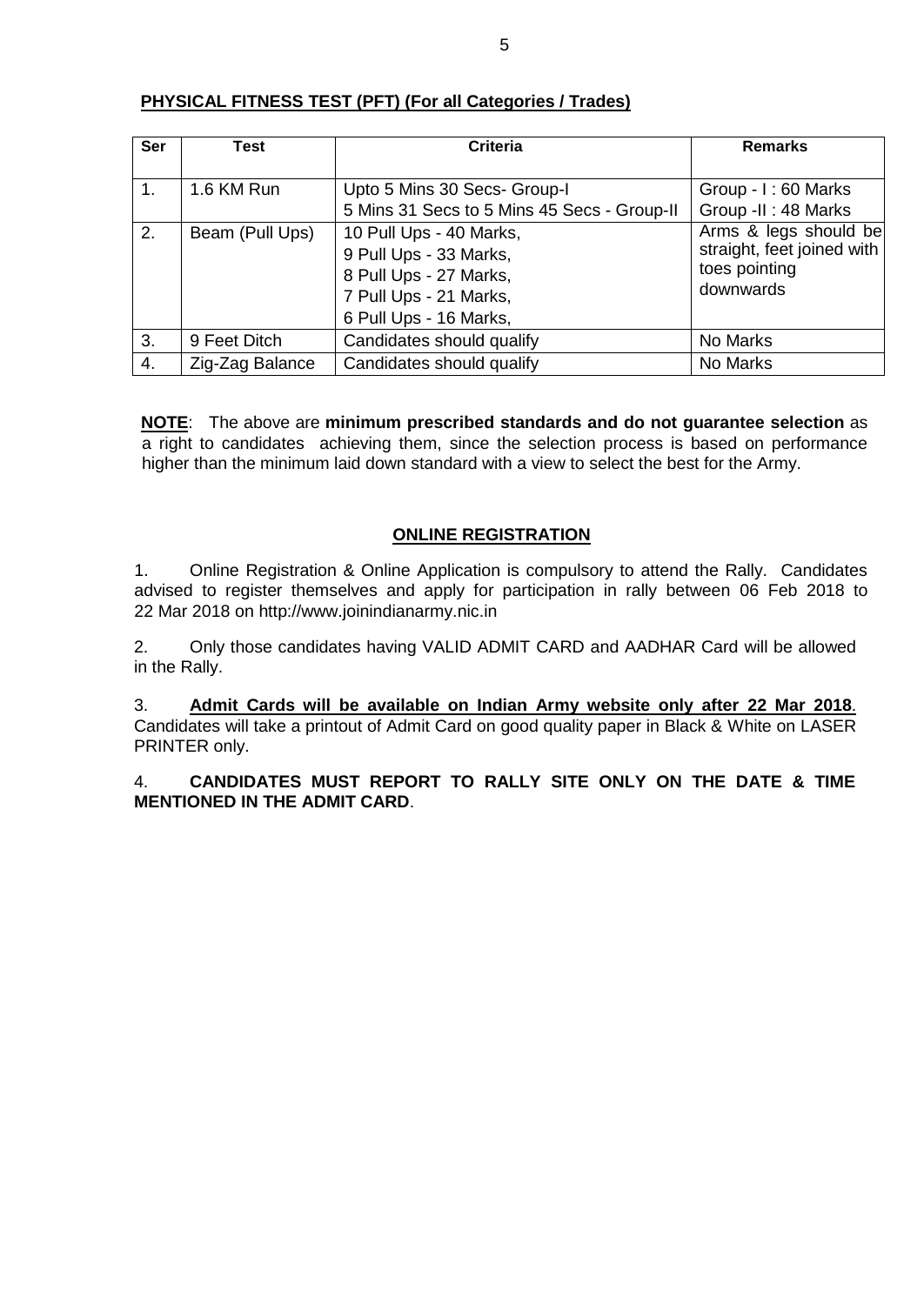5. **How to Apply Online** :-



#### **IMPORTANT INSTRUCTIONS**

1. Registration/ Online Application is mandatory since 01 Oct 2015.

#### 2. **Candidate can apply in only one category. If anyone is found registered for multiple trade/ category, he will be disqualified and will not be considered for any trade/ category. Choose wisely before applying**.

3. Personal e-mail ID and Mobile Number is **MUST**. All important messages will be sent to this e-mail ID/ Mobile Number like short listing / Call letter/ Admit Card for Run / joining instruction / result etc. Sharing of e-mail ID and mobile Number is not permitted. Remember the User Name & Password for future use.

4. Candidate"s Name, Father"s Name, Mother"s Name and DOB must be entered exactly as per Matriculation/ 10th Board Certificate.

5. Candidate must enter contact details exactly as per Domicile/ Nativity/ Permanent Residential Certificate.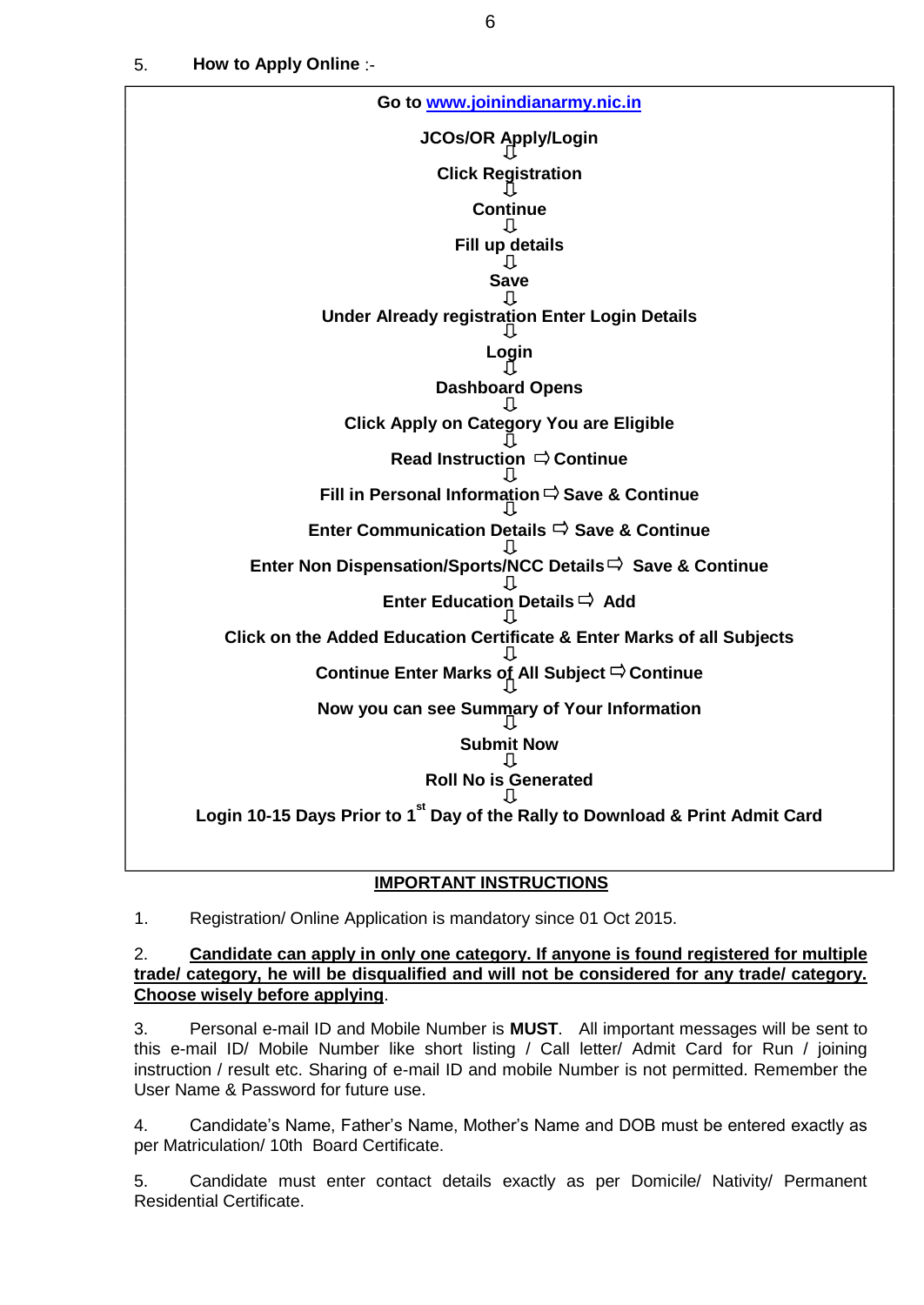6. Remember the Roll Number allotted. This Roll Number will be used for tracking of application.

7. Candidate who has not passed his Matriculation/ 10th class from Uttrakhand (except CBSE / ICSE Boards) but produce his Domicile Certificate of Uttrakhand should be able to produce documentary evidence of his being a resident of Uttrakhand for a minimum continuous period of fifteen years in Uttrakhand prior to the Recruitment Rally dates.

8. 01 Oct 2018 will be taken as effective date of determining age eligibility of candidate. Candidates to produce birth certificate at the time of rough document check.

9. Candidates reporting after 0630hrs will not be allowed to participate in the Rally.

10. **Candidates to undergo Physical Fitness Tests at own risk and expense. Injuries including fatal due to the test during recruiting rally will not be compensated in any manner. The candidates will have no claim what-so-ever against the Govt/ Indian Army.** 

11. A Grievance Cell will be established at the rally site to redress any grievances.

12. Those not in possession of required documents will not be permitted for the Rally.

13. All Certificates like Education/Permanent Residence/Nativity/ Domicile/ Caste/ NCC/ Sports etc submitted by candidates during Rally will be verified during pre-enrolment verification. In case of fake/ forged documents/ certificates, FIR will be lodged for fraudulent enrolment and candidate will be handed over to State Police, besides his candidature being cancelled.

14. Selection of candidates will be **PROVISIONAL** even after passing successive stages of screening for recruitment till completion of all the pre-enrolment validation and verification.

15. **Overcrowding**. To avoid over-crowding, **only candidates will be permitted to enter Rally Site** ; Parents/ friends are advised not to accompany candidates. Candidates will not be permitted on any other date less the one mentioned on the Admit Card.

16. **Medical**. Successful candidates will undergo medical examination on the same or next day at the rally site. Decision of medical fitness by Army Medical authority is final and binding.

17. Candidate must carry their AADHAR Card which will be authenticated biometrically at the rally site, failing which; the candidate will not be screened for recruitment. Ensure AADHAR details are matching with the details mentioned in the documents.

## **DOCUMENTS/ CERTIFICATES REQUIRED TO BE CARRIED FOR RALLY**

**Admit Card**. Printed on Laser Printer on good quality paper (**Do not shrink the size**).

2. **Photograph**. Twenty copies of unattested Passport size colour photographs developed on good quality photographic paper in white background not more than three months old. Computerised/ photoshoped photographs will **NOT be** accepted.

3. **Education Certificates**. All educational qualifications achieved by candidate i.e. Madhyamik/ Intermediate/ Graduation etc from recognised School/ College/ Board/ University. Degree holder candidate will produce Provisional/ Original Degree issued by University.

4. **Permanent Residential Certificate .** Nativity/ Permanent Residence Certificate is required to be issued by DM/ ADM(G)/ SDM/ SDO and Domicile Certificate issued by DM/ SDM on office letter pad with candidate's photograph, office round stamp specifying that candidate is Permanent Resident of that village. Temporary/ Ordinary Residential Certificate will not be accepted. Online certificate wherever relevant should be printed on a good quality paper and legible.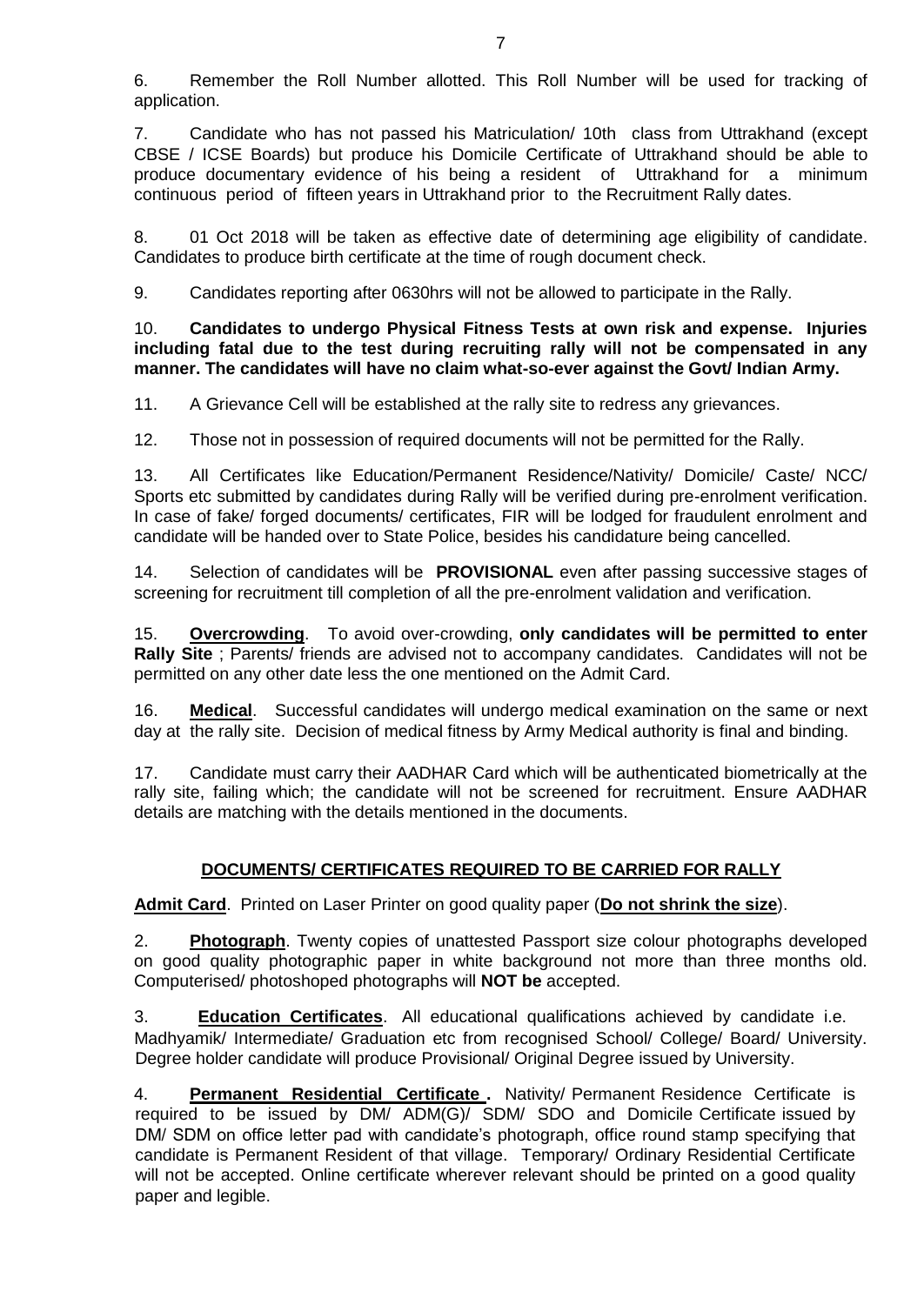5. **Character Certificate and Un-Married Certificate**. From Village Pradhan/ Sarpanch or Chairman of those candidates, who are staying in city (under municipality), on printed official pad duly affixed with round stamp on the candidate"s photograph and Character Certificate valid for six months from date of issue. **Candidates less than 21 years of age should be unmarried and in possession of un-married certificate** endorsed by Gram Pradhan/ Sarpanch or Chairman on the Character Certificate itself. Birth certificate to be carried by candidates during registration and rough document check.

6. **NCC Certificate**. Candidates having NCC A/ B/ C certificates should have photograph of the candidate duly attested by issuing authority. **Provisional NCC A/ B/ C pass certificates will only be accepted if authenticated by concerned NCC Group Commanders**. Certificates issued prior to the date of the run of the candidate will only be accepted.

7. **SOS/ SOEX/ SOW/ SOWW Candidates**. Candidates are required to produce the following documents on the rally site:-

(a) Relationship certificate issued from respective Record Office only duly signed by Record Officer with Personal number, Rank, Name and particular of the Record Officer issuing the Relationship Certificate with office seal/stamp is endorsed.

(b) A declaration on Affidavit on Ten Rupees Non-Judicial Stamp paper prepared by the ESM duly signed by 1st Class/ Executive/ Judicial Magistrate is required to be submitted by the candidate at rally site. The ESM will mention particular of all sons including name, date of birth and their employment/ occupation in the affidavit and declare that "I am willing to avail SOEX benefits for only one son name whose Date of Birth is \_\_\_\_. I have not availed SOS/ SOEX benefits for another son earlier, if my statement is found fake/ wrong at later stage, legal action can be initiated against me besides candidature of my son will be cancelled by the military authority. **I shall never challenge for the same in the Hon'ble Court of Law".** 

(c) Original Discharge Book of Ex-Serviceman also to be produced, name and date of birth of the candidate must have been recorded in it.

8. **Outstanding Sportsmen Certificate**. Certificate of outstanding sportsmen should have been issued by the Recognised Sports Association/ Sports Federations.

9. **Outsider Sanction**. Outsider Sanction issued by Recruiting Directorate, IHQ of MoD (Army)/ HQ Recruiting Zone, Lucknow as applicable, in case of candidates from other states.

10. **Single Bank A/C, PAN Card & Aadhar Card**. Single Bank A/C, PAN Card & Aadhar Card are mandatory documents for final enrolment for purpose of Pay & allowances and **other social benefits scheme.** 

11. **Affidavit**. Duly signed by candidate on Rs 10/- Non-judicial Stamp Paper as per specimen duly attested by notary would be submitted by candidate during the Rally Document Check.

12. **Xerox Copies**. All Xerox copies will be self attested as per policy of Govt of India. Candidates must carry three sets of Xerox Copes of all above documents duly self attested.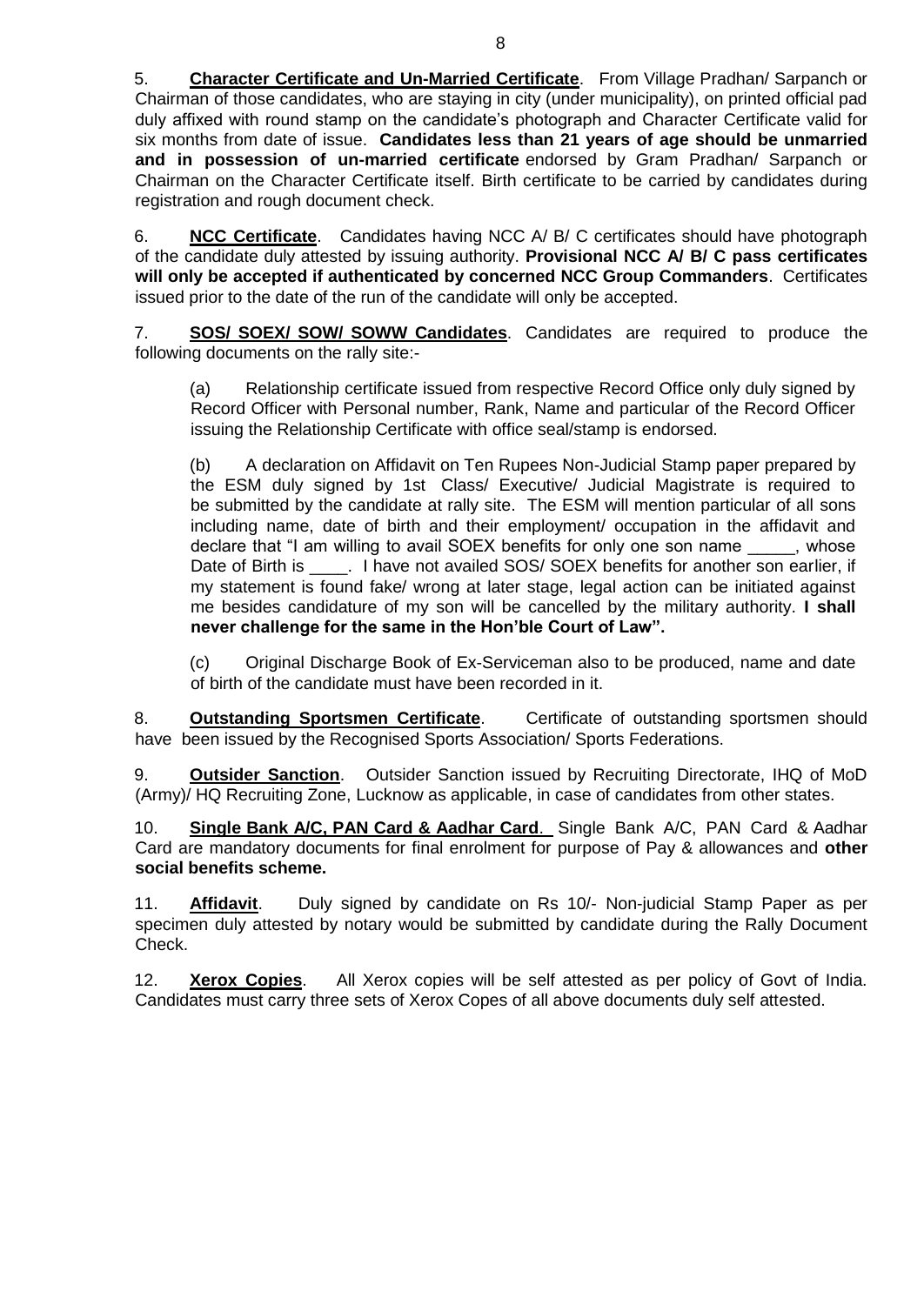### **GENERAL INFORMATION**

1. **Administration**. Candidates are advised to bring sufficient eatables and drinking water with them since recruitment is a time consuming process.

2. **Use of Performance Enhancing Drugs**. Use of any kind of performance enhancing drugs is strictly banned. Candidates having found to have used the same will be debarred from further screening.

3. This Army Recruitment Office is committed to provide fair and impartial recruitment to all candidates irrespective of their class, caste or creed.

4. **Touts**. In the past, a number of candidates have been found victims of touts, fake documents/ impersonation and in the bargain have lost their candidature. Modus operandi/ means used by the touts are as under:-

(a) Issue of fake PFT slips/ impersonation during various stages of rally unfair means/ malpractices. Conduct fake recruitment rallies.

(b) Snatching away original certificates from candidates who have been declared fit at initial stage and thereafter harassing them.

(c) Taking away "ADMIT CARD" from the candidates under plea that they will follow up their results.

(d) Give candidates false assurance of "**RECRUITMENT** " as they claim to have links at appropriate level, thereby winning confidence of candidates.

(f) Once a candidate gets through on his own efforts touts demand money in return of the original certificates.

# **ALL THE BEST FOR THE RALLY – JAI HIND**